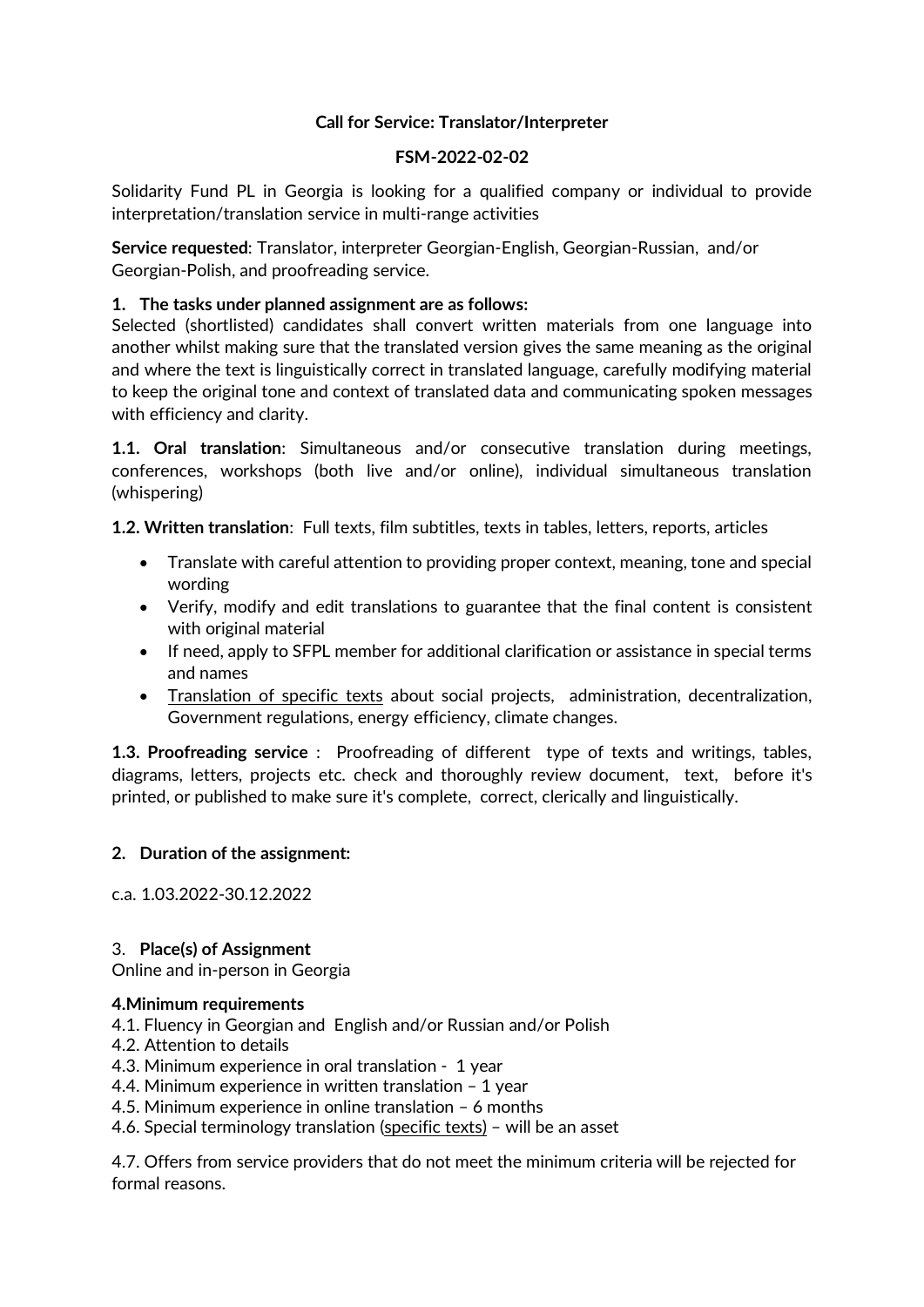**5. Criteria for selection of the Applicant (max. 100 points) for a short list** (Price and Experience). Only shortlisted candidates will be invited for language assignment, both oral and written

#### a) Experience in oral translation

- over 5 years of experience 15points
- 1 to 5 years of experience 10 points
- below 1 year of experience rejection of the offer for formal reason
- b) Experience in written translation
- over 5 years of experience 15 points
- 1 to 5 years of experience 10 points
- below 1 year of experience rejection of the offer for formal reason

#### c) Experience in online translation

- over 1 year of experience –10 points
- 6 months to 1 year of experience 5 points
- below 6 months of experience rejection of the offer for formal reason

d) Experience in proofreading

- over 1 year of experience –10 points
- 6 months to 1 year of experience 5 points
- below 6 months of experience rejection of the offer for formal reason

e) Price - 50 points

Assessment under the criterion "price" will be based on the following formula: P= Pmin/Pof x 50 points

where:

Pmin - the lowest proposed price

Pof – price presented in the examined offer

P – the number of points awarded to the examined offer under the price criterion, rounded to the full number.

\*Comparison of weight of Price and Experience is 50/50%

#### **6. Information about price:**

6.1. The price should be specified in GEL and rounded to two decimal places. The price should be given in:

a) per page (1800 signs with spaces).

b) per hour – in case of simultaneous/whispering/consecutive/online translation

6.2. The price may be offered in NET (for physical persons) value, that must be clearly indicated, or GROSS, that should include all costs incurred by the Contracting Authority as part of the service provided by the Contractor (taxes, compulsory social security, health and retirement contributions), as well as the costs of accommodation in Georgia, food, insurance, local travel (unless travel is ordered separately by Contracting Authority), computer equipment, cellular communication and software (word processor / spreadsheet / power point).

6.3. Settlements between the Contracting Authority and the Contractor will be conducted in GEL depending on the Contractor's place of tax residence and in relation to the current Euro exchange rate of the National Bank of Georgia.